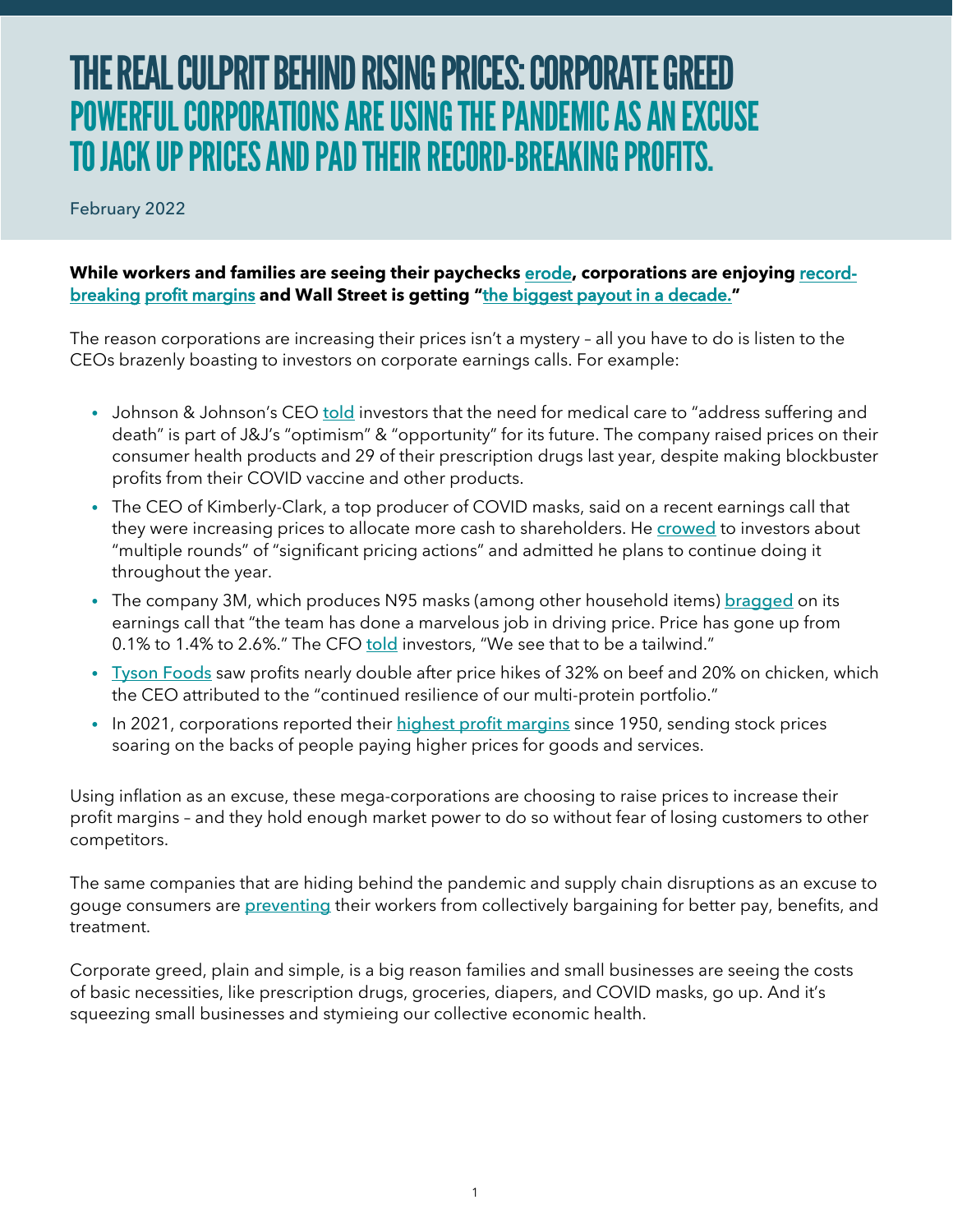## **These price hikes were brought to life by decades of disinvestment and corporate consolidation – paving the way for mega-corporations to corner markets and increase prices on consumers with impunity.**

This wasn't an accident – it was their goal all along. For half a century, we allowed mega corporations who produce goods that families rely on to take control of our supply chains and put short-term profits over a functioning system. For example:

- **•** The world's most popular diaper brands Huggies, Luvs, Pampers and Pull-Ups are all made by one of two companies: Kimberly-Clark Corp. and Procter & Gamble Co. Those companies account for [70%](https://www.bloomberg.com/news/articles/2021-07-09/diaper-costs-crush-families-as-p-g-and-kimberly-clark-pass-along-inflation?sref=azsh6QkL) of the U.S. diaper market.
- **•** Just four meat processing conglomerates control more than 80% of the beef industry and more than 60% of the pork industry. This enables them to dictate prices that both [flatten returns for](https://twitter.com/MorePerfectUS/status/1438241268937670661) [farmers and ranchers](https://twitter.com/MorePerfectUS/status/1438241268937670661) and inflate prices for consumers at the meat counter.

We're seeing the impact of deeply entrenched corporate power on our supply chain, too. Decades of turning our supply chains over to mega-corporations created a brittle system that was illequipped to handle crises like the pandemic – resulting in bottlenecks and shortages and ultimately pushing prices up.

As a result, a handful of big retailers, oil and gas companies, and shipping companies were perfectly positioned to capitalize on the frenzy around inflation to post record profits while consumers pay the price.

- **•** Just *[three](https://www.container-xchange.com/blog/shipping-alliances/)* shipping alliances control delivery for the majority of goods consumed by Americans each year.
- Many of the goods Americans consume are delivered by as few as [four](https://www.thenation.com/article/archive/how-america-could-collapse/) railroad companies, equipped by [one](https://www.wsj.com/articles/the-world-relies-on-one-chip-maker-in-taiwan-leaving-everyone-vulnerable-11624075400) chip maker, and packed by [four](https://prospect.org/power/big-four-meatpackers-crushing-small-ranchers/) meatpackers.
- **•** Maersk, the world's largest shipping company, just had its best quarter in [117 years.](https://www.forbes.com/sites/loracecere/2021/11/15/record-ocean-profits-will-not-help-united-states-supply-chains/)

Even the Chair of the Federal Reserve, Jerome Powell, has [weighed in](https://twitter.com/SenWarren/status/1480968784299110402) on this issue, saying that corporations with outsized market power are "raising prices because they can."

The more sway large corporations have over our economy, the more power they have to gouge customers and squeeze Main Street. And unless something is done to address this, it isn't going to stop.

**•** "The current CPI only reflects this on the margins, but the contribution will grow over time as companies with market power feel increasingly comfortable raising prices," [said Jeffrey Meli](https://www.bloomberg.com/news/articles/2022-01-14/inflation-risks-getting-sticky-as-big-firms-flex-pricing-power), global head of research at Barclays Plc.